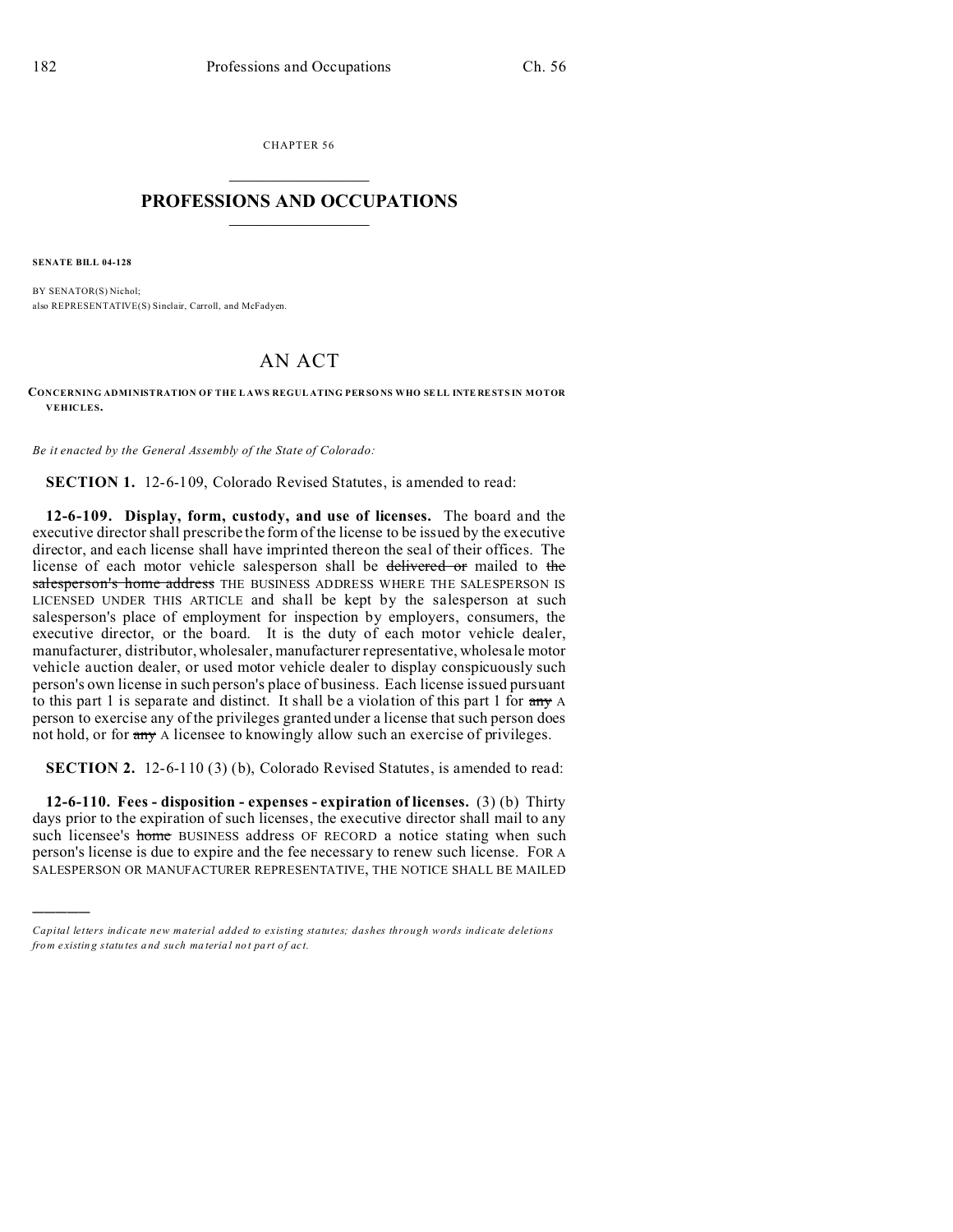TO THE ADDRESS OF THE DEALER OR MANUFACTURER WHERE SUCH PERSON IS LICENSED.

**SECTION 3.** 12-6-118 (4), Colorado Revised Statutes, is amended to read:

**12-6-118. Licenses - grounds for denial, suspension, or revocation.** (4) A wholesaler's or wholesale motor vehicle auction dealer's license may be denied, suspended, or revoked for the selling, LEASING, or offering or attempting to negotiate the sale, LEASE, or exchange of an interest in motor vehicles by such wholesaler or wholesale motor vehicle auction dealer to persons other than motor vehicle dealers, used motor vehicle dealers, or other wholesalers or wholesale motor vehicle auction dealers.

**SECTION 4.** The introductory portion to 12-6-102 (13) and 12-6-102 (14) and (18), Colorado Revised Statutes, are amended to read:

**12-6-102. Definitions.** As used in this part 1, unless the context otherwise requires:

(13) "Motor vehicle dealer" means  $\frac{\text{amy}}{\text{A}}$  person who, for commission or with intent to make a profit or gain of money or other thing of value, sells, LEASES, exchanges, rents with option to purchase, offers, or attempts to negotiate a sale, LEASE, or exchange of an interest in new or new and used motor vehicles or who is engaged wholly or in part in the business of selling OR LEASING new or new and used motor vehicles, whether or not such motor vehicles are owned by such person. The sale OR LEASE of three or more new or new and used motor vehicles or the offering for sale OR LEASE of more than three new or new and used motor vehicles at the same address or telephone number in any one calendar year shall be prima facie evidence that a person is engaged in the business of selling OR LEASING new or new and used motor vehicles. "Motor vehicle dealer" includes any AN owner of real property who allows more than three new or new and used motor vehicles to be offered for sale OR LEASE on such property during one calendar year unless said property is leased to a licensed motor vehicle dealer. "Motor vehicle dealer" does not include:

(14) "Motor vehicle salesperson" means  $\frac{arg x}{x}$  A natural person who, for a salary, commission, or compensation of any kind, is employed either directly or indirectly, regularly or occasionally, by any A motor vehicle dealer or used motor vehicle dealer to sell, LEASE, purchase, or exchange or to negotiate for the sale, LEASE, purchase, or exchange of motor vehicles.

(18) "Wholesaler" means a person who, for commission or with intent to make a profit or gain of money or other thing of value, sells, exchanges, or offers or attempts to negotiate a sale, LEASE, or exchange of an interest in new or new and used motor vehicles solely to motor vehicle dealers or used motor vehicle dealers.

**SECTION 5. Effective date.** This act shall take effect at 12:01 a.m. on the day following the expiration of the ninety-day period after final adjournment of the general assembly that is allowed for submitting a referendum petition pursuant to article V, section 1 (3) of the state constitution (August 4, 2004, if adjournment sine